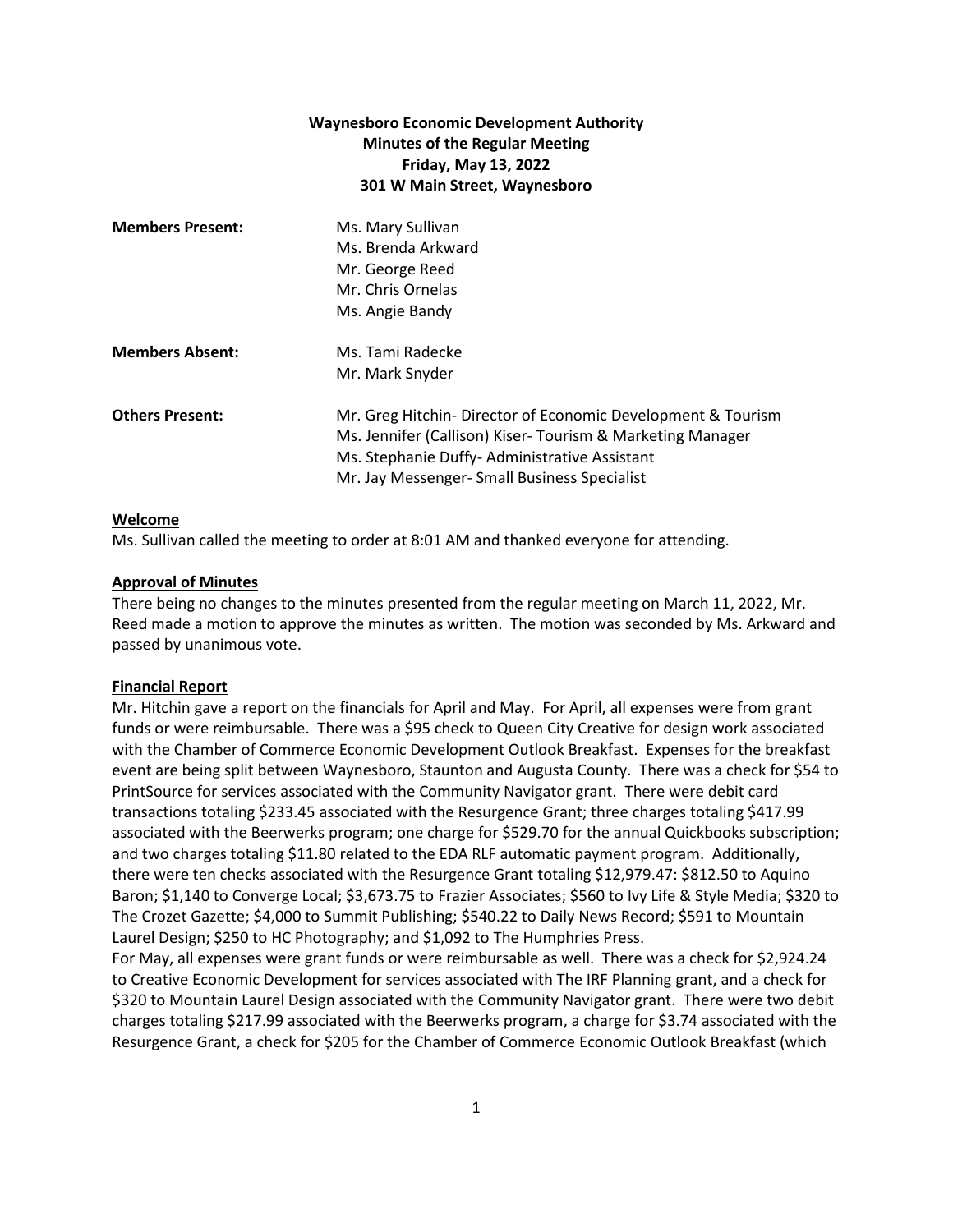will be split with Staunton and Augusta County), and two charges totaling \$6.50 associated with the EDA RLF automatic payment program. In addition, there were ten checks totaling 61,002.04 associated with the Resurgence Grant: \$270 to City Foxes; \$4,500 to Bookkeeping & Management Systems; \$1,000 to Cville Holdings; \$9,640 to Converge Local; \$4,241.54 to Waynesboro Players; \$7,500 to Edmunds Building; \$3,916.50 to Ohanlon's Ashland; \$7,500 to P. Buckley Moss Galleries; and \$22,434 to CKB Properties. Ms. Arkward made a motion to approve the financial reports and checks as presented. The motion was seconded by Ms. Bandy and passed by unanimous vote.

#### **Committee Reports**

- a. **Loan:** the loan committee recently reviewed one loan application and did not approve the loan.
- b. **Audit:** Ms. Bandy received the bank reconciliation reviews and signed off on the reports for April and May.
- c. **Nomination:** Mr. Snyder is the only member whose term is ending. Mr. Hitchin has spoken to Mr. Snyder who has agreed to stay on for another term. The consensus of the board was to recommend to City Council that Mr. Snyder stay on the board for another term and Ms. Sullivan and Mr. Reed agreed to keep their positions as chair and vice chair which was also the consensus of the board.

## **Grant Update**

Mr. Hitchin gave updates on the current and potential grant programs.

- a. DHCD-Resurgence: this grant is wrapping up with all projects to be completed by May 15, 2022.
	- i. The housing study has been completed and the report can be found on the Waynesboro Business website.
	- ii. The Façade grant program is going well. There are still eight façade projects finishing up. The demand far exceeded the plans and budget and the City has stepped up with some additional funds.
	- iii. The small business technical assistance is still wrapping up and some may carry over to the Community Navigator Program, transitioning from state grant funds to federal grant funds.
	- iv. The grant program was very successful and a full report will be given in July.
- b. Community Navigator: This program is part of a Federal SBA Grant of \$1 million. Part of our grant funds will be used to fund a part time Program Coordinator, whose job will be meeting with small businesses and providing assistance/training to start-ups in Waynesboro. Mr. Jay Messenger has been hired as Waynesboro's Small Business Specialist. Mr. Messenger gave a brief introduction of himself to the board.
- c. CBL: The deadline for the CBL grant application discussed in the previous meeting was at the end of April. Mr. Hitchin did submit an application and asked for a motion to ratify the application. Ms. Bandy made a motion to ratify the grant application submitted to DHCD for a Community Business Launch (CBL) Grant on April 28, 2022. Ms. Arkward seconded the motion and it passed by unanimous vote.
- d. Tourism: Ms. Kiser shared that Waynesboro was successful in obtaining a VTC grant for the "Family Friendly Waynesboro" campaign.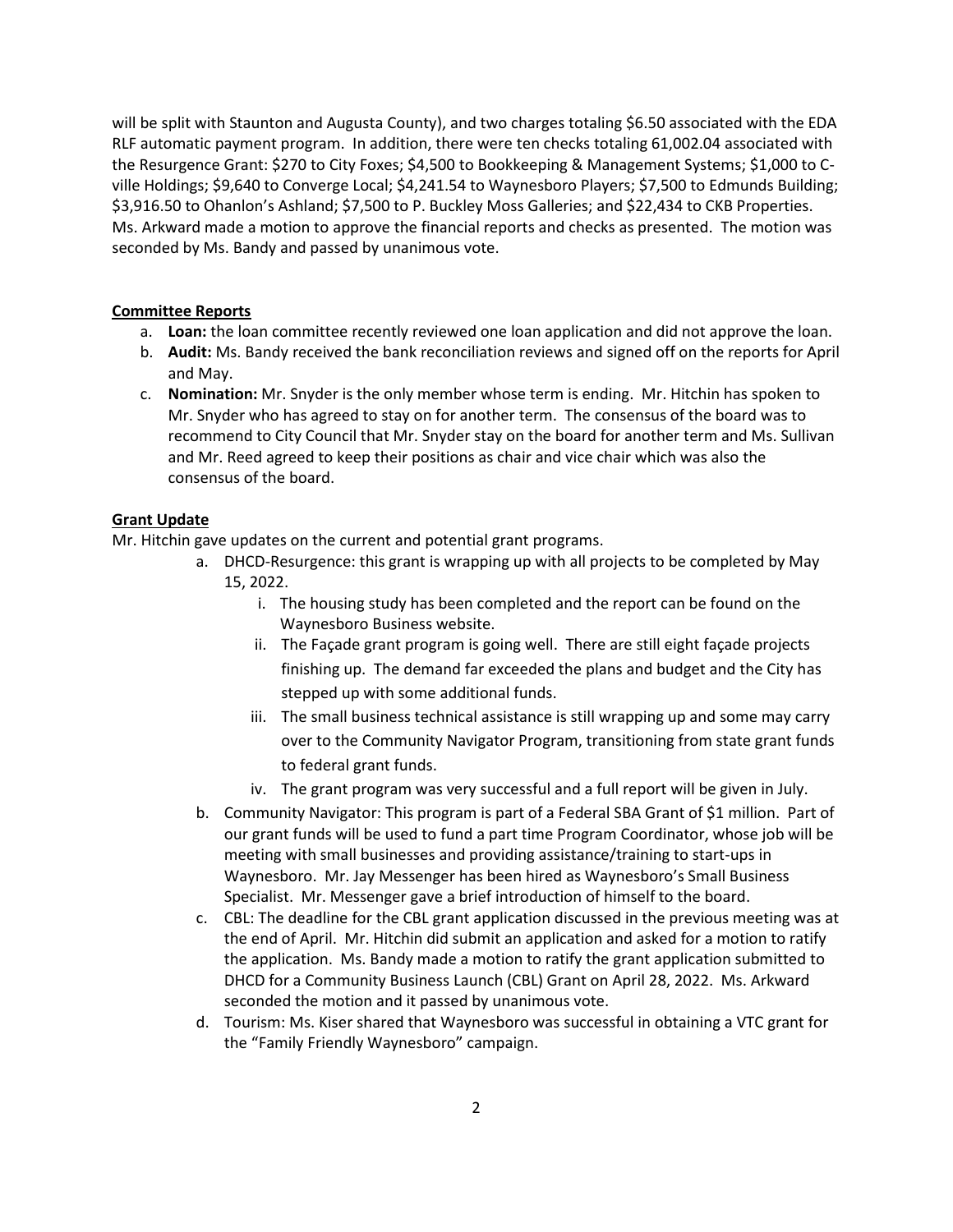e. Downtown: Mr. Hitchin reported that the City was successful in securing a \$40,000 (on behalf of property owners) Industrial Revitalization Fund (IRF) planning grant to provide a market study of downtown and real estate reuse plan for five blighted properties on Main Street. Creative Economic Development has been hired as a consultant to complete the study. Staff will be communicating with the five property owners about applying for an IRF grant. The IRF grant can be for up to \$5 million, for up to two projects.

# **Monthly Updates**

- a. **Downtown Redevelopment:** planning is underway for a downtown event for July 9th to coincide with the Sunset Spectacular (the City's fireworks display), more to come soon.
- b. **Tourism:** No additional updates were given.
- d. **Industrial Properties:** No additional updates were given.

## **Other Business/Discussion**

## **Correspondence and Communication of the Chairman**

The next regular EDA meeting is scheduled for June 10, 2022.

## **Consider holding a closed meeting (as needed)**

Staff requested that the EDA reconvene in a closed session as allowed by the Freedom of Information Act.

Mr. Reed then moved that the meeting be recessed and reconvene in a closed meeting under Section 2.2-3711(a)(5) of the Freedom of Information Act, Code of Virginia, 1950, as amended, regarding discussion concerning a prospective business or industry or the expansion of an existing business or industry where no previous announcement has been made of the business' or industry's interest in locating or expanding its facilities in the community.

The motion passed on a roll call vote as follows: Ms. Sullivan, aye; Mr. Reed, aye; Ms. Bandy, aye; Ms. Arkward, aye; Mr. Ornelas, aye. The EDA went into closed session at 8:25 AM.

At 8:43 AM Ms. Bandy made a motion to reconvene to an open session and moved to adopt the following resolution: WHEREAS, the Economic Development Authority of Waynesboro has convened a closed meeting on this date pursuant to an affirmative recorded vote and in accordance with the provisions of the Virginia Freedom of Information Act; and WHEREAS, Section 2.2-3712 of the Code of Virginia requires a certification by the Economic Development Authority that such closed meeting was conducted in conformity with Virginia law; NOW, THEREFORE, BE IT RESOLVED, that the Economic Development Authority of Waynesboro hereby certifies that, to the best of each member's knowledge, (i) only public business matters lawfully exempted from open meeting requirements by Virginia law were discussed in the closed meeting to which this certification resolution applies, and (ii) only such business matters as were identified in the motion convening the closed meeting were heard, discussed or considered by the Economic Development Authority of Waynesboro.